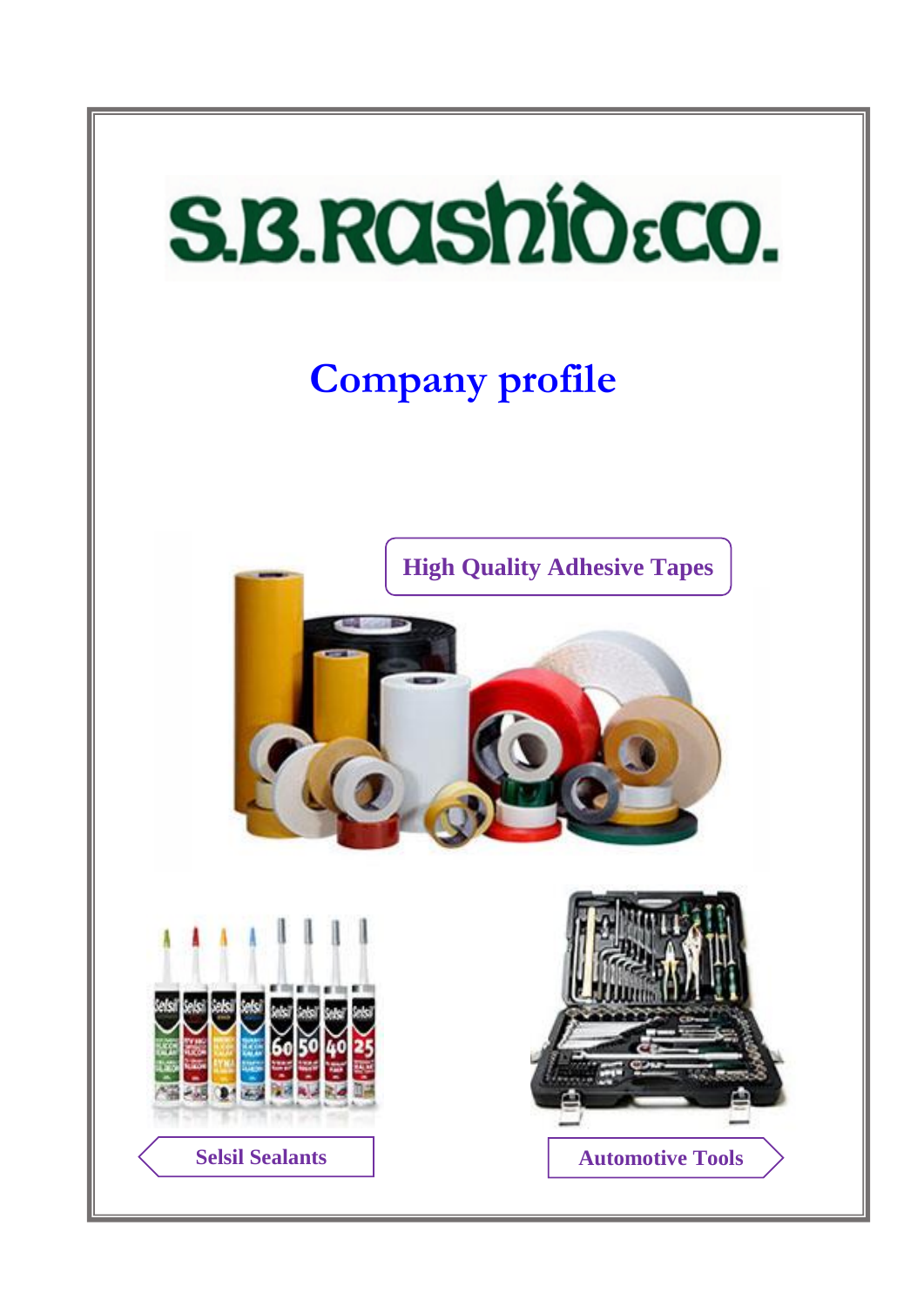# **Table of contents**

- **[The company](#page-2-0)**
- **[Product Range](#page-3-0)**
	- o **[Adhesive Tapes](#page-3-0)**
	- o **[Selsil Sealants](#page-4-0)**
	- o **[Tools](#page-5-0)**
- **[Our Dealing Brands](#page-6-0)**
- **[Major Customers](#page-7-0)**
- $\overline{\phantom{a}}$  [Contact Info.](#page-8-0)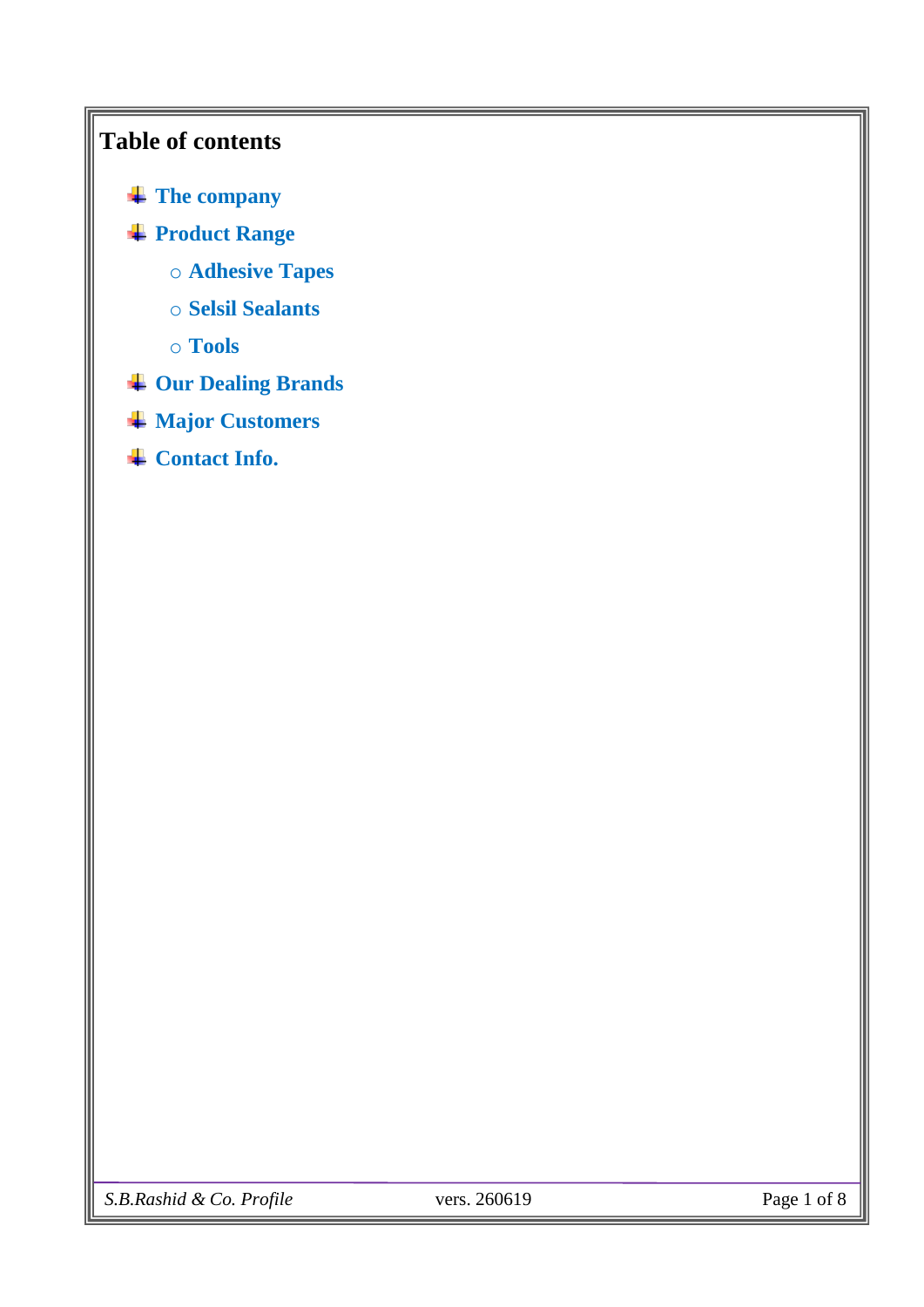#### <span id="page-2-0"></span>**The company**

S.B.Rashid & Co. was established in the year 1974. We started our company with the joint collaboration with S.B.R PVT LTD which is one of the oldest Indent houses of Pakistan. In the year 1993, we changed our company image and move to the stationery sector, where we have taken a distribution from Viker Industry of TOYO in Pakistan 1995-2000, it was a brand of school & office stationery. In the year 1998, we started to import our own stationery items by the year 2010, we have specialized in the adhesive tapes & adhesive solutions. In the year 2016, we have expanded our self in the field of tools as. In this we have also started our online sales & services all over Pakistan. We are working to achieve our goals. We are dealing in all kinds of adhesive tapes, solutions & tools. We represent our brand LORD, TWENTY TWENTY, CANTON, SELSIL, LICOTA, not only these brands we also deal in international brands 3M, TESSA, ABRO. We Import, Slit, Wholesales, Distribute our products across Pakistan.

We are providing high-quality services. We have a dedicated and professional team members that serve our customers across Pakistan at its best. We make sure of our associated with customer satisfaction, reliability of supply and maintained quality. If given a chance, we can offer free sampling of our products and on-site display of quality to prove our worth.

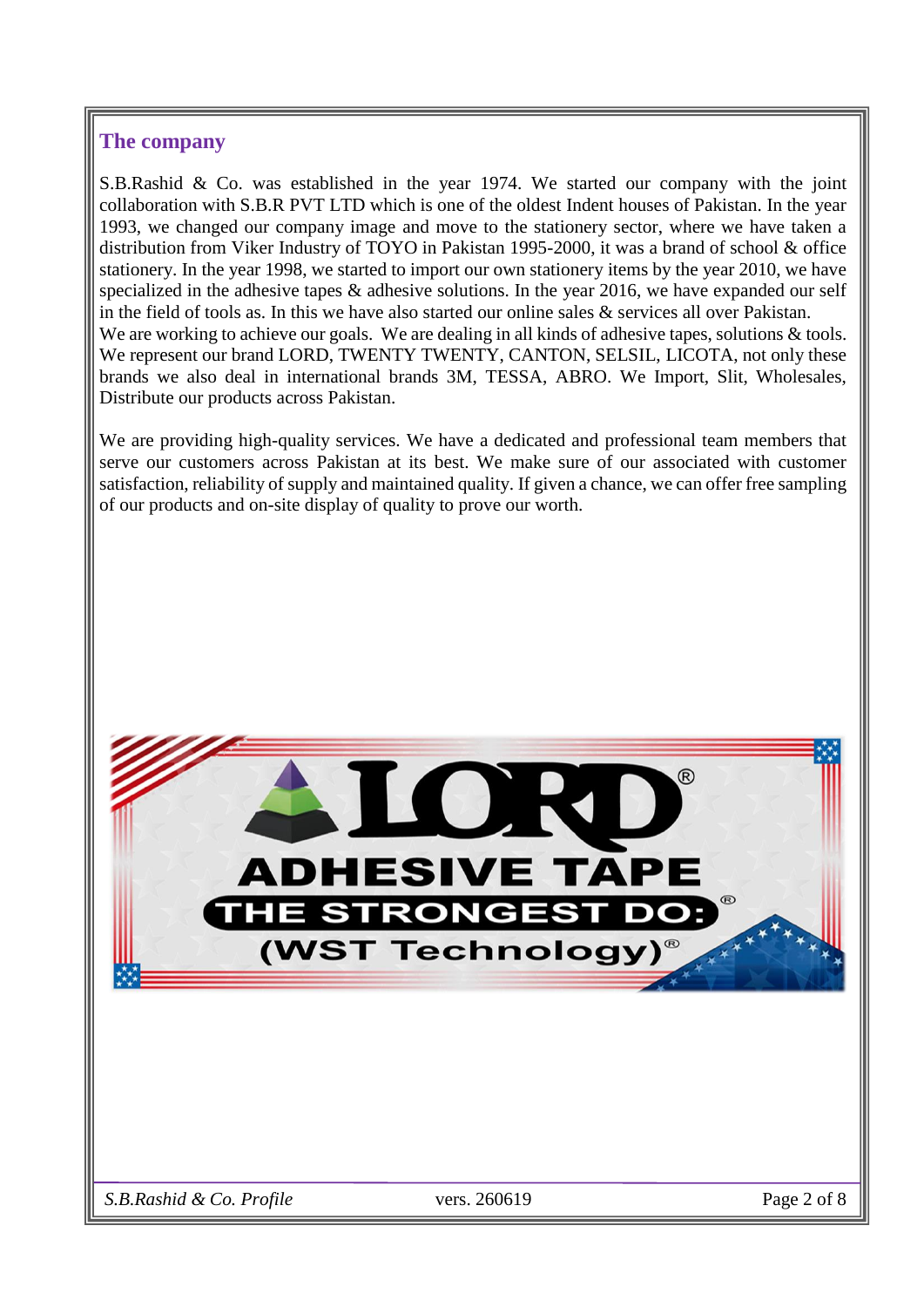## **Products Range**

#### <span id="page-3-0"></span>**Adhesive Tapes**

- BOPP Water-Base Tapes (Clear &Tan) & BOPP Solvent-Base Tapes (Clear &Tan)
- Super/Crystal Yellowish
- Customized Printed Tapes
- BOPP Water-Base Color Tapes
- Masking Tapes (Normal, Heat-resistance 60•-120•)
- Duc Tapes & Stationary Tapes
- Invisible Tapes
- Super/Crystal Yellowish Tapes
- Double Sided Tapes (VHB, PET, Acrylic, P.E foam, foam, BOPP, OPP, Tissue etc.)
- Flash Band Tapes / Bitumen Tapes
- Flex Tapes & Fiber reinforcement Tapes
- Pipe Wrapping Tape & Magic Tapes
- Electric Tapes
- Anti-Slip Tapes
- Aluminum Tapes
- Coper Conductive Tapes
- Teflon Tapes & Cling Films
- Stretch Roll Etc.

#### **For more, please visit: [www.Lordtapes.com](https://www.lordtapes.com/)**

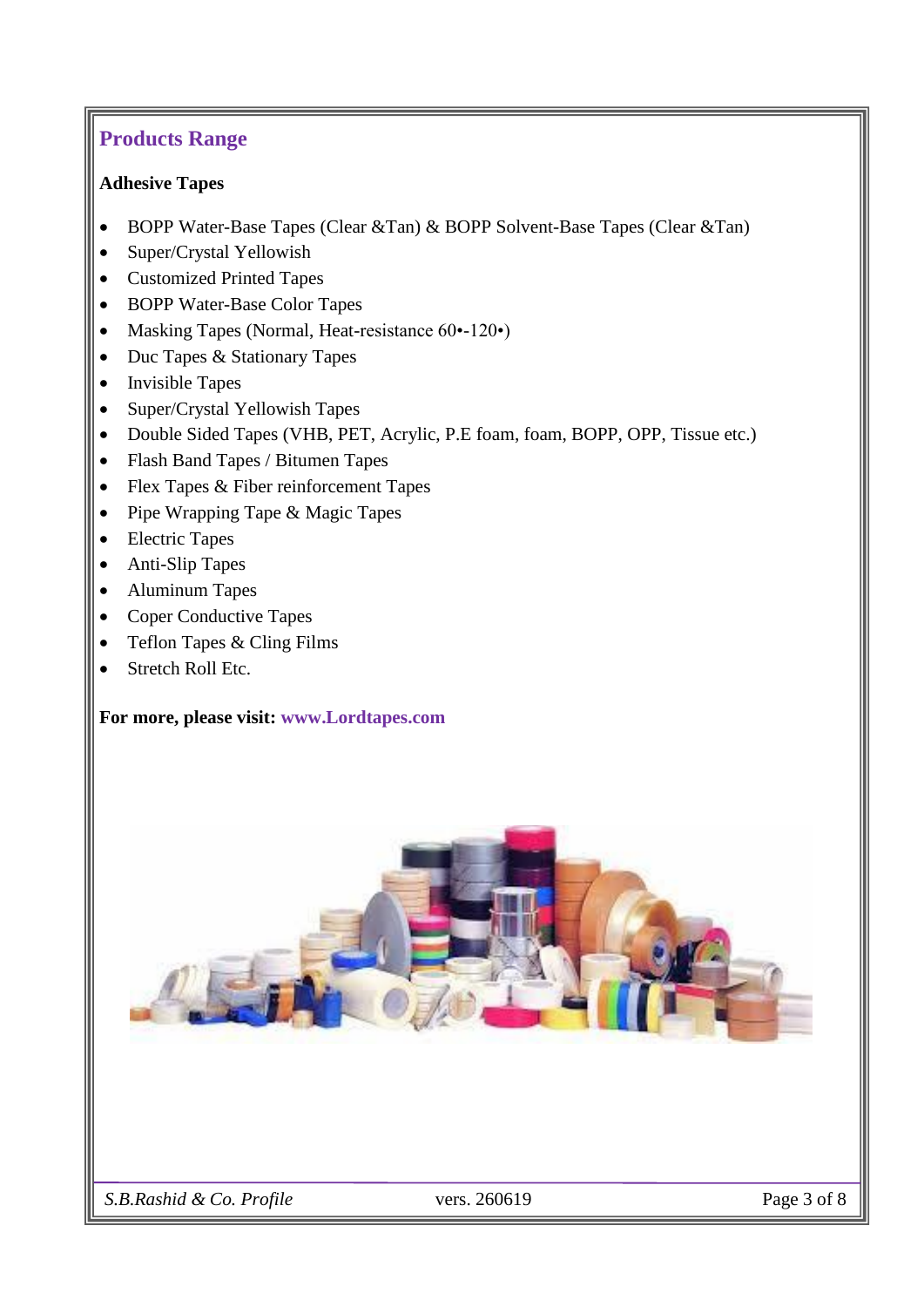# **Products Range**

#### <span id="page-4-0"></span>**Selsil Sealants**

- Silicone Sealant
- Acrylic Sealant
- Hybrid Sealant
- Polyurethane
- Polyurethane Foam
- Adhesives
- Rust Remover
- Tube Series
- Sausage Series
- Cartridges HDPE
- Application Equipment
- Private Label

#### **For more, please visit: [www.Selsil.com](https://www.selsil.com/)**

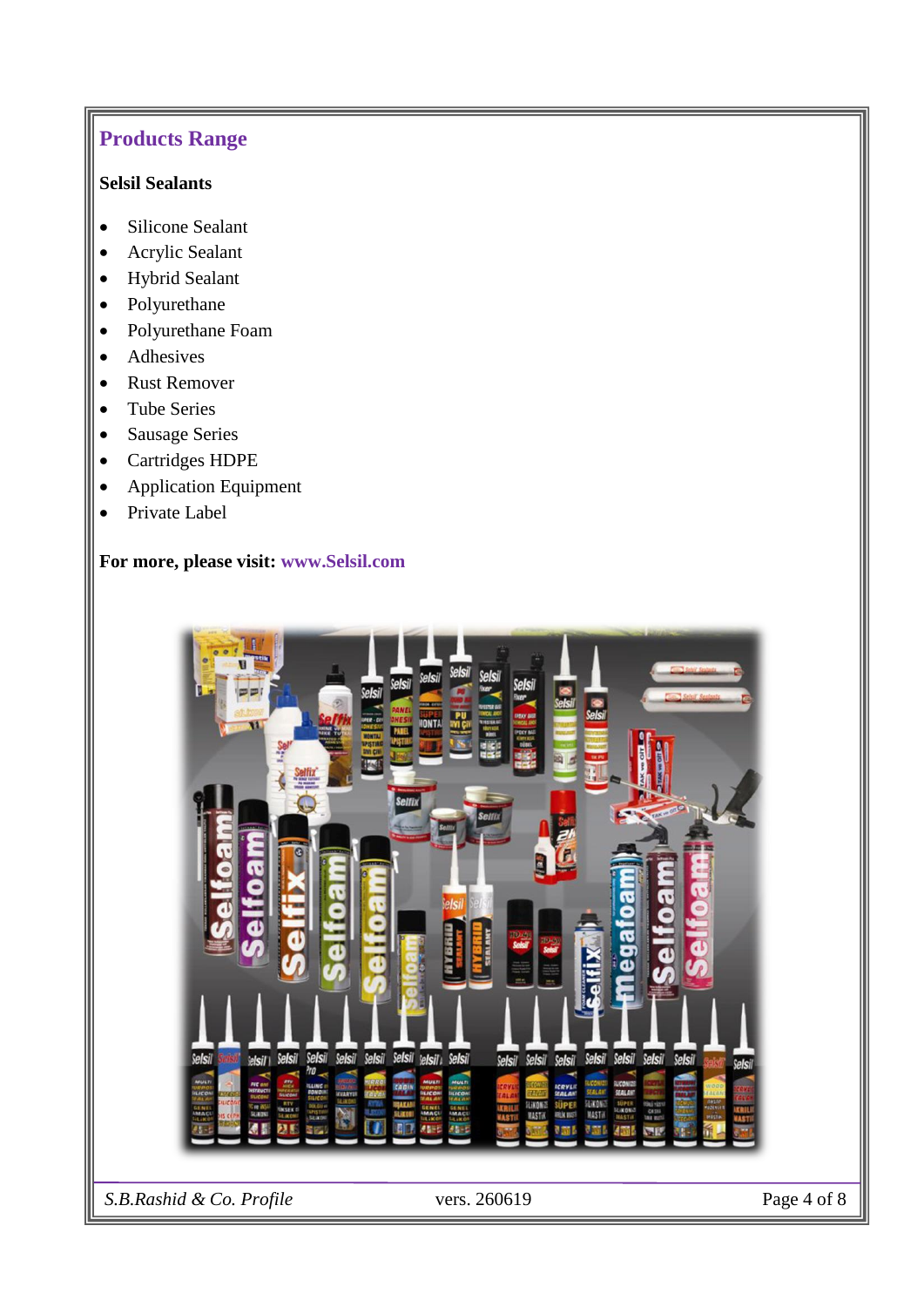# **Products Range**

### <span id="page-5-0"></span>**Tools**

- Electrical Tools
- Auto Tools
- Hand Tools

**For more, please visit: [www.LicotaTools.com.tw](http://www.licotatools.com.tw/)**

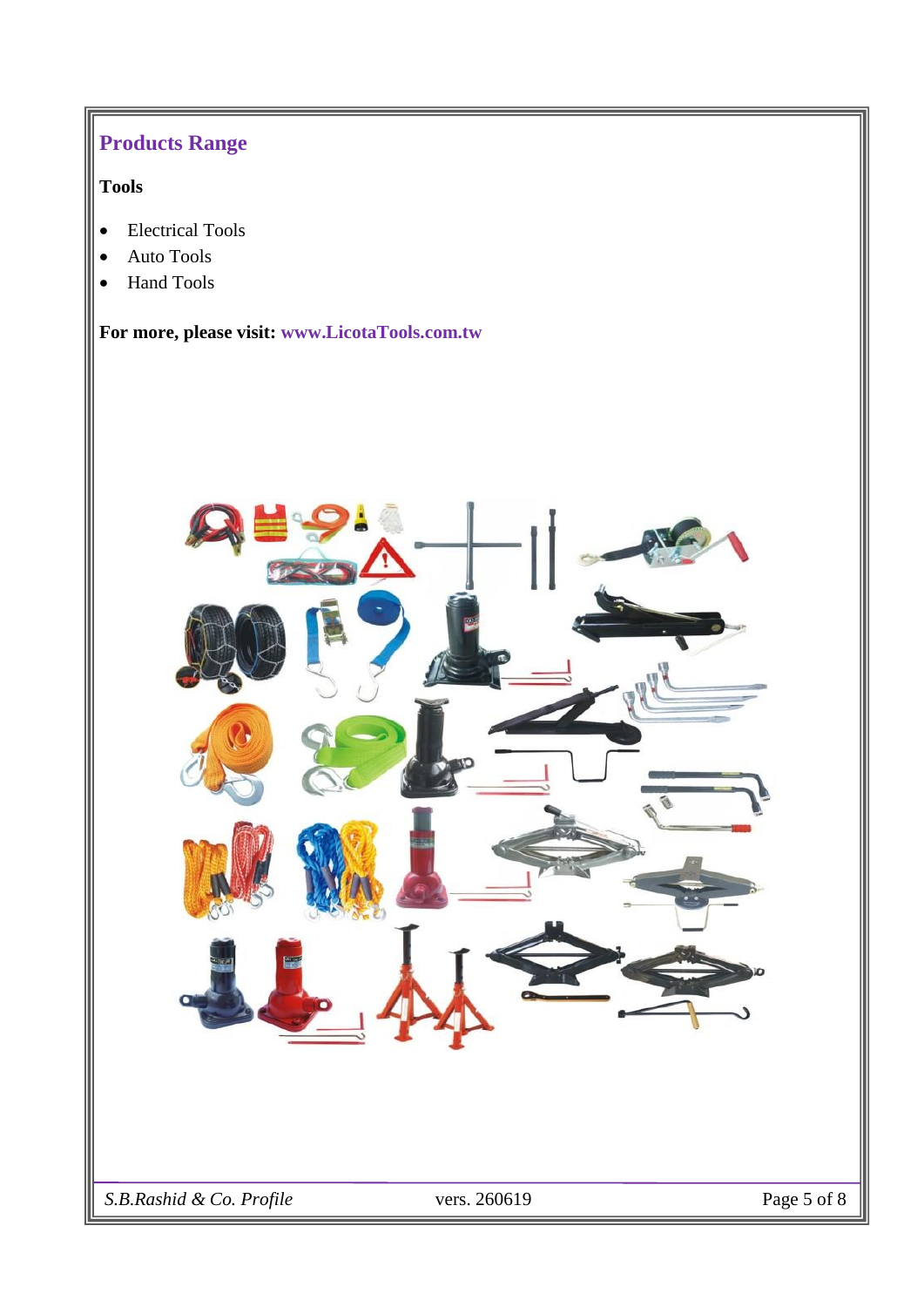<span id="page-6-0"></span>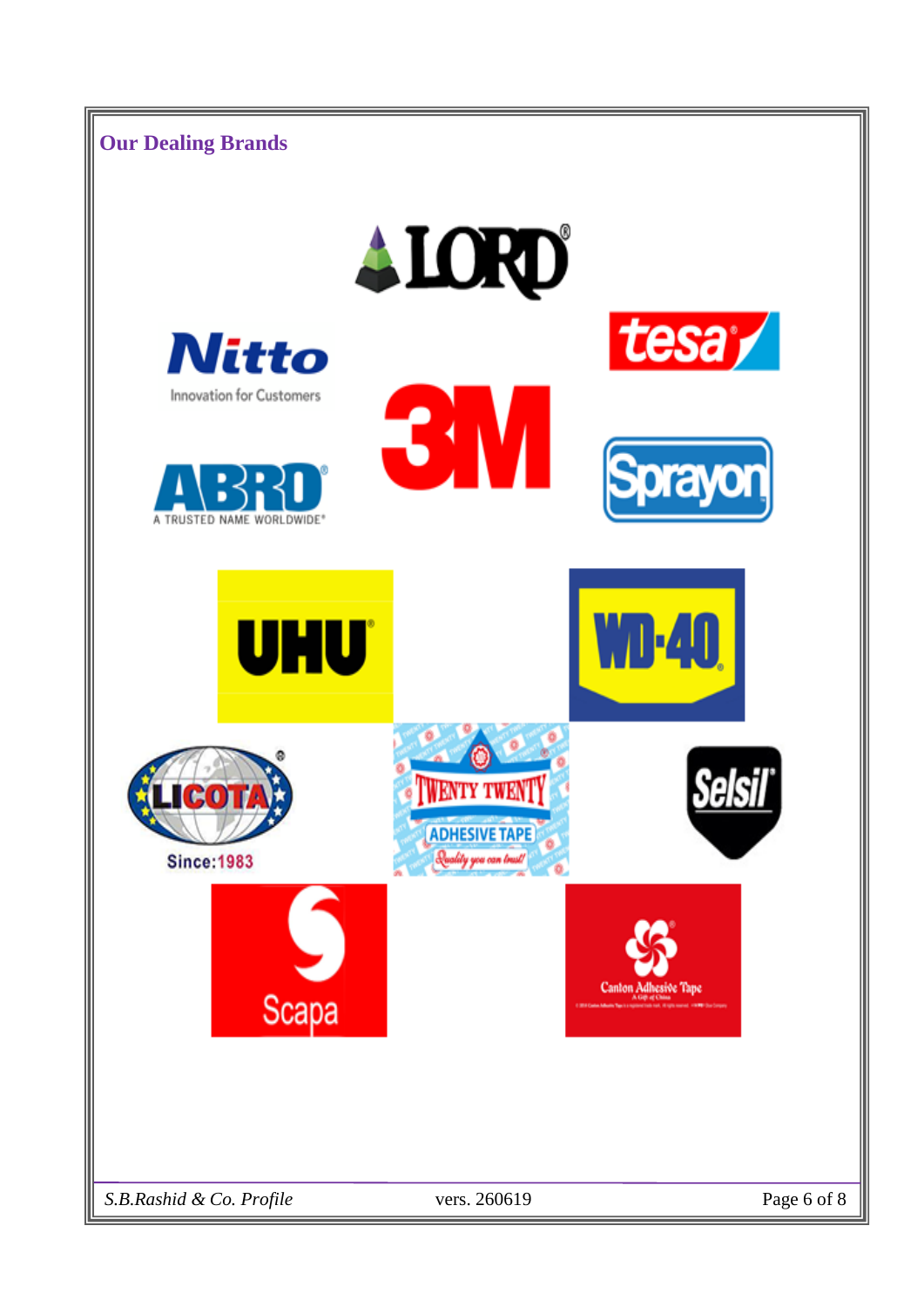### <span id="page-7-0"></span>**Major Customers**

- SGS
- 3S dealers of Toyota all over Pakistan
- 3S dealers of Honda all over Pakistan
- 3S dealers of Suzuki all over Pakistan
- Alkaram
- Bahria Town
- CandyLand
- UHU
- Shaheen Industries
- Auvitronics
- Dinners
- Lucky One
- Rajby Industries
- Epharm Laboratories
- Ambala Sweet
- Darbar-e-sheeren
- Dollar Industries
- PEL (Lahore)
- K&Ns
- National Medical Centre, Karachi
- Feroze 1888 Textile. Karachi
- Indus Hospital. Karachi
- Naheed Store. Karachi
- Burque Corporationi



 *S.B.Rashid & Co. Profile* vers. 260619 Page 7 of 8